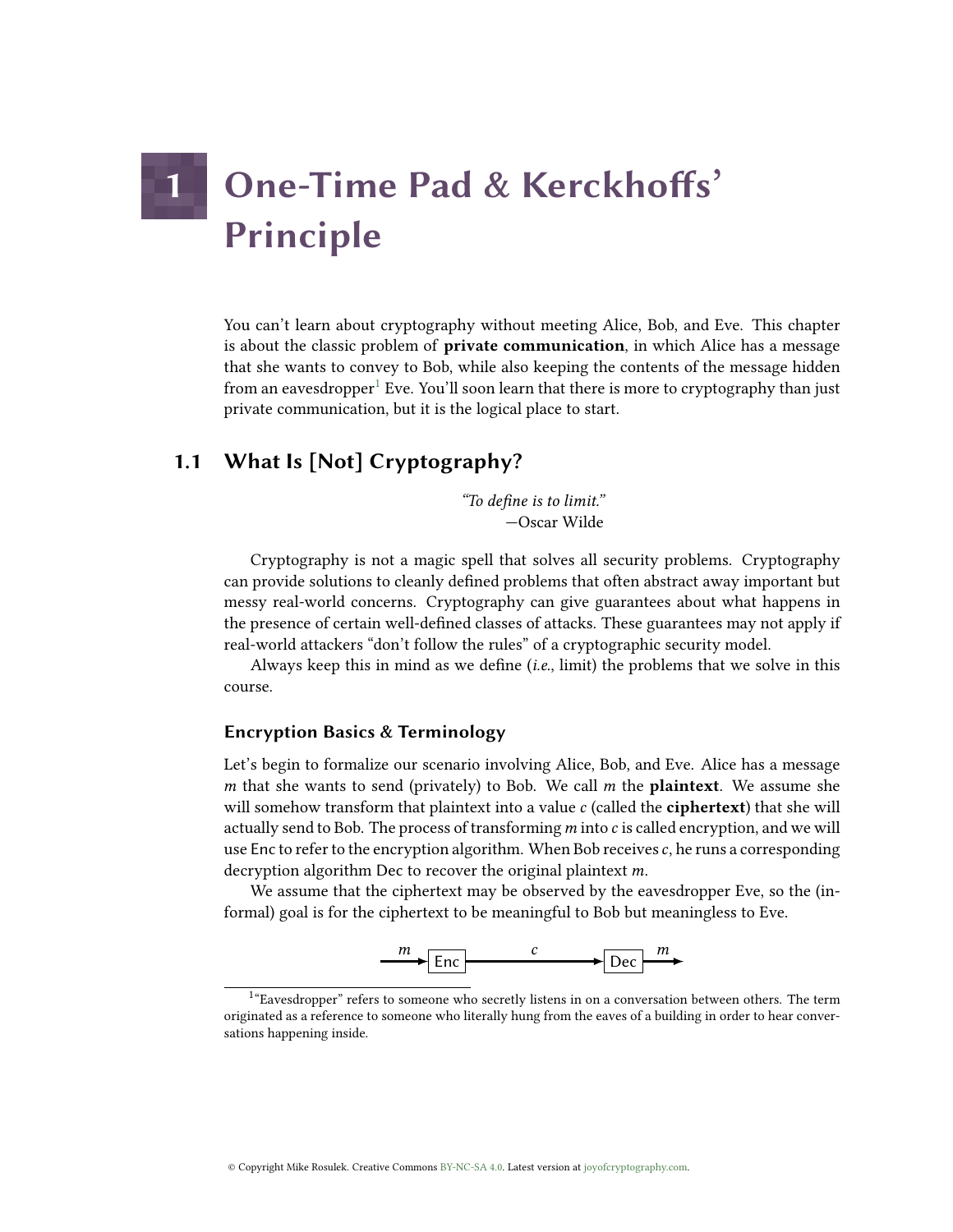## Secrets & Kerckhoffs' Principle

Something important is missing from this picture. If we want Bob to be able to decrypt c, but Eve to *not* be able to decrypt  $c$ , then Bob must have some information that Eve doesn't have (do you see why?). Something has to be kept secret from Eve.

You might suggest to make the details of the Enc and Dec algorithms secret. This is how cryptography was done throughout most of the last 2000 years, but it has major drawbacks. If the attacker does eventually learn the details of Enc and Dec, then the only way to recover security is to *invent new algorithms*. If you have a system with many users, then the only way to prevent everyone from reading everyone else's messages is to *invent* new algorithms for each pair of users. Inventing even one good encryption method is already hard enough!

The first person to articulate this problem was Auguste Kerckhoffs. In 1883 he formulated a set of cryptographic design principles. Item #2 on his list is now known as Kerckhoffs' principle:

#### Kerckhoffs' Principle:

"Il faut qu'il n'exige pas le secret, et qu'il puisse sans inconvénient tomber entre les mains de l'ennemi."

Literal translation: [The method] must not be required to be secret, and it must be able to fall into the enemy's hands without causing inconvenience.

Bottom line: Design your system to be secure even if the attacker has complete knowledge of all its algorithms.

If the algorithms themselves are not secret, then there must be some other secret information in the system. That information is called the (secret) key. The key is just an extra piece of information given to both the Enc and Dec algorithms. Another way to interpret Kerckhoffs' principle is that all of the security of the system should be concentrated in the secrecy of the key, not the secrecy of the algorithms. If a secret key gets compromised, you only need to choose a new one, not reinvent an entirely new encryption algorithm. Multiple users can all safely use the same encryption algorithm but with independently chosen secret keys.

The process of choosing a secret key is called key generation, and we write KeyGen to refer to the (randomized) key generation algorithm. We call the collection of three algorithms (Enc, Dec, KeyGen) an encryption scheme. Remember that Kerckhoffs' principle says that we should assume that an attacker knows the details of the KeyGen algorithm. But also remember that knowing the details (i.e., source code) of a randomized algorithm doesn't mean you know the *specific output* it gave when the algorithm was executed.

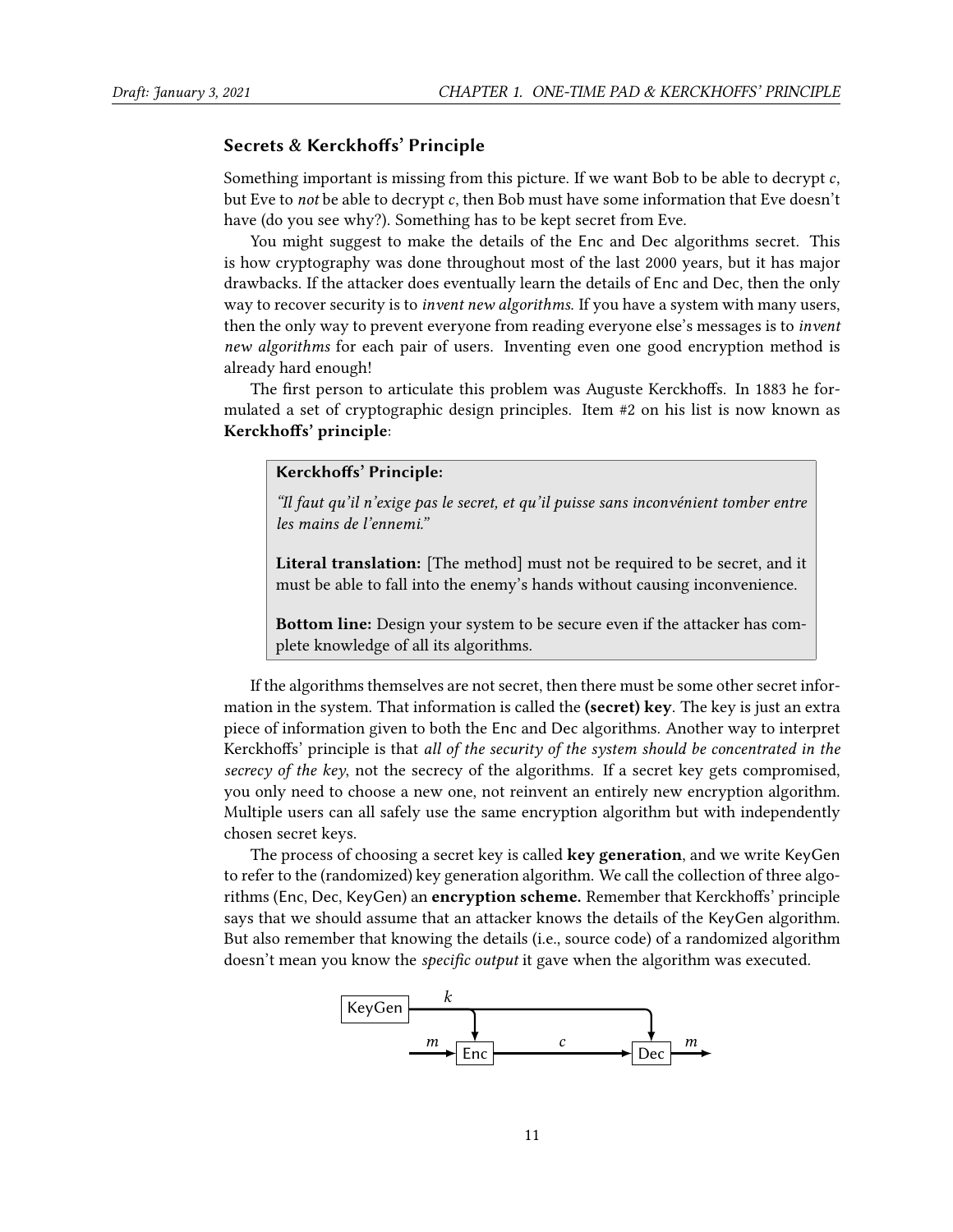#### Excuses, Excuses

Let's practice some humility. Here is just a partial list of issues that are clearly important for the problem of private communication, but which are not addressed by our definition of the problem.

- $\blacktriangleright$  We are not trying to hide the fact that Alice is sending something to Bob, we only want to hide the contents of that message. Hiding the existence of a communication channel is called steganography.
- $\triangleright$  We won't consider the question of how c reliably gets from Alice to Bob. We'll just take this issue for granted.
- $\triangleright$  For now, we are assuming that Eve just passively observes the communication between Alice & Bob. We aren't considering an attacker that tampers with  $c$  (causing Bob to receive and decrypt a different value), although we will consider such attacks later in the book.
- $\triangleright$  We won't discuss how Alice and Bob actually obtain a common secret key in the real world. This problem (known as key distribution) is clearly incredibly important, and we will discuss some clever approaches to it much later in the book.

In my defense, the problem we are solving is already rather non-trivial: once two users have established a shared secret key, how can they use that key to communicate privately?

- ▶ We won't discuss how Alice and Bob keep their key secret, even after they have established it. One of my favorite descriptions of cryptography is due to Lea Kissner (former principal security engineer at Google): "cryptography is a tool for turning lots of different problems into key management problems."
- $\triangleright$  Throughout this course we simply assume that the users have the ability to uniformly sample random strings. Indeed, without randomness there is no cryptography. In the real world, obtaining uniformly random bits from deterministic computers is extremely non-trivial. John von Neumann famously said, "Any one who considers arithmetical methods of producing random digits is, of course, in a state of sin." Again, even when we take uniform randomness for granted, we still face the non-trivial question of how to use that randomness for private communication (and other applications), and also how to use only a manageable amount of randomness.

#### Not Cryptography

People use many techniques to try to hide information, but many are "non-cryptographic" since they don't follow Kerckhoffs' principle:

 $\blacktriangleright$  Encoding/decoding methods like base64 ...

joy of cryptography ↔ b25seSBuZXJkcyB3aWxsIHJlYWQgdGhpcw==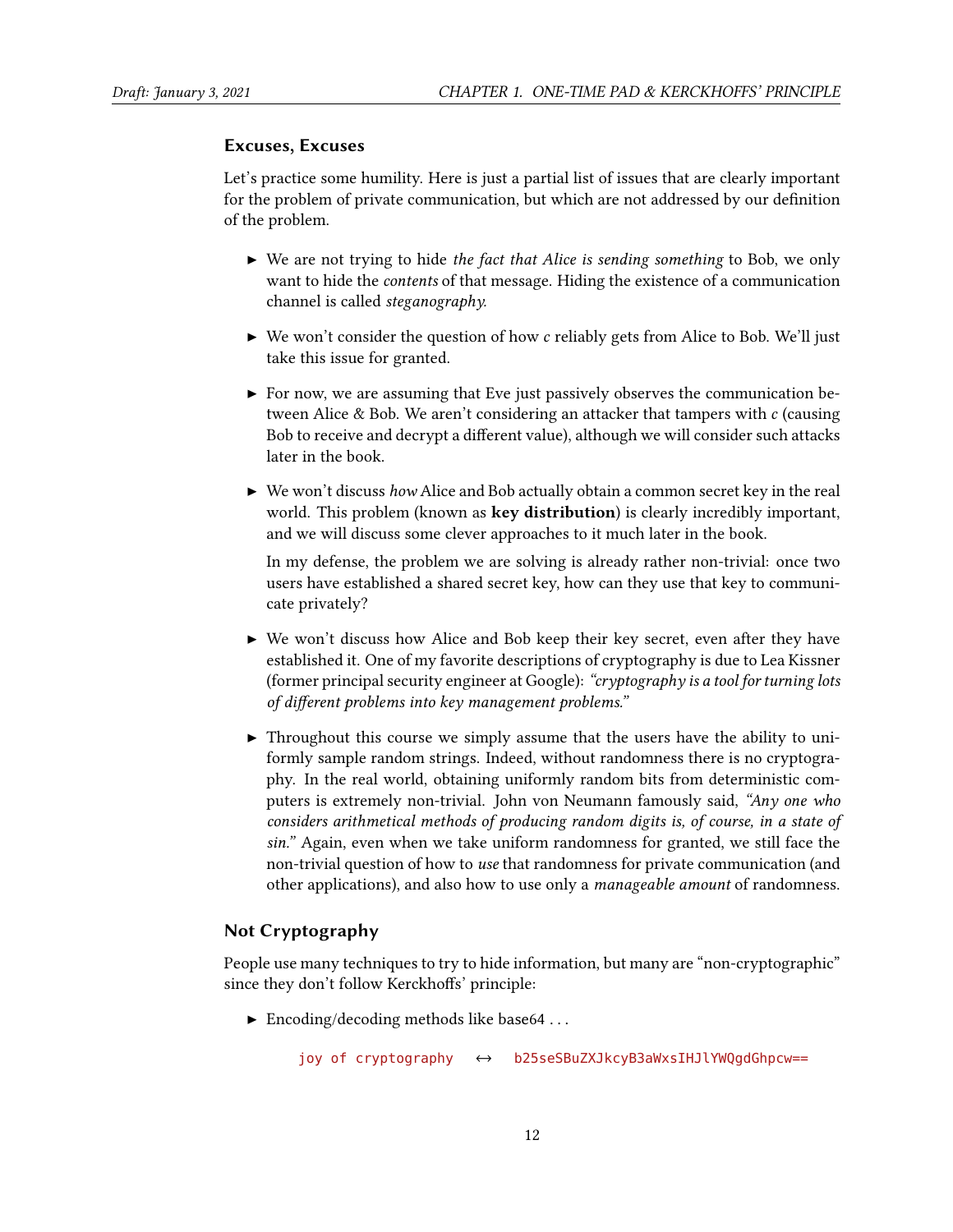... are useful for incorporating arbitrary binary data into a structured file format that supports limited kinds of characters. But since base64 encoding/decoding involves no secret information, it adds nothing in terms of security.

 $\triangleright$  Sometimes the simplest way to describe an encryption scheme is with operations on binary strings (i.e., 0s and 1s) data. As we will see, one-time pad is defined in terms of plaintexts represented as strings of bits. (Future schemes will require inputs to be represented as a bitstring of a specific length, or as an element of  $\mathbb{Z}_n$ , etc.)

In order to make sense of some algorithms in this course, it may be necessary to think about data being converted into binary representation. Just like with base64, representing things in binary has no effect on security since it does not involve any secret information. Writing something in binary is not a security measure!

## 1.2 Specifics of One-Time Pad

People have been trying to send secret messages for roughly 2000 years, but there are really only 2 useful ideas from before 1900 that have any relevance to modern cryptography. The first idea is Kerckhoffs' principle, which you have already seen. The other idea is one-time pad (OTP), which illustrates several important concepts, and can even still be found hiding deep inside many modern encryption schemes.

One-time pad is sometimes called "Vernam's cipher" after Gilbert Vernam, a telegraph engineer who patented the scheme in 1919. However, an earlier description of one-time pad was rather recently discovered in an 1882 text by Frank Miller on telegraph encryp-tion.<sup>[2](#page-3-0)</sup>

In most of this book, secret keys will be strings of bits. We generally use the variable  $\lambda$ to refer to the length (# of bits) of the secret key in a scheme, so that keys are elements of the set  $\{0, 1\}^{\lambda}$ . In the case of one-time pad, the choice of  $\lambda$  doesn't affect security ( $\lambda = 10$ <br>is "just as secure" as  $\lambda = 1000$ ); however the length of the leave and plaintexts must be is "just as secure" as  $\lambda = 1000$ ); however, the length of the keys and plaintexts must be compatible. In future chapters, increasing  $\lambda$  has the effect of making the scheme harder to break. For that reason,  $\lambda$  is often called the **security parameter** of the scheme.

In one-time pad, not only are the keys λ-bit strings, but plaintexts and ciphertexts are too. You should consider this to be just a simple coincidence, because we will soon encounter schemes in which keys, plaintexts, and ciphertexts are strings of different sizes. The specific KeyGen, Enc, and Dec algorithms for one-time pad are given below:

Construction 1.1 (One-time pad)

| KeyGen:                          | $Enc(k, m \in \{0, 1\}^{\lambda})$ : $Dec(k, c \in \{0, 1\}^{\lambda})$ : |                     |  |
|----------------------------------|---------------------------------------------------------------------------|---------------------|--|
| $k \leftarrow \{0,1\}^{\lambda}$ | return $k \oplus m$                                                       | return $k \oplus c$ |  |
| return $k$                       |                                                                           |                     |  |

Recall that " $k \leftarrow \{0, 1\}^{\lambda}$ " means to sample k uniformly from the set of  $\lambda$ -bit strings. This uniform choice of key is the only randomness in all of the one-time nod algorithms. As we uniform choice of key is the only randomness in all of the one-time pad algorithms. As we will see, all of its security stems from this choice of using the uniform distribution; keys that are chosen differently do not provide equivalent security.

<span id="page-3-1"></span><span id="page-3-0"></span><sup>&</sup>lt;sup>2</sup>See the article Steven M. Bellovin: "Frank Miller: Inventor of the One-Time Pad." Cryptologia 35 (3), 2011.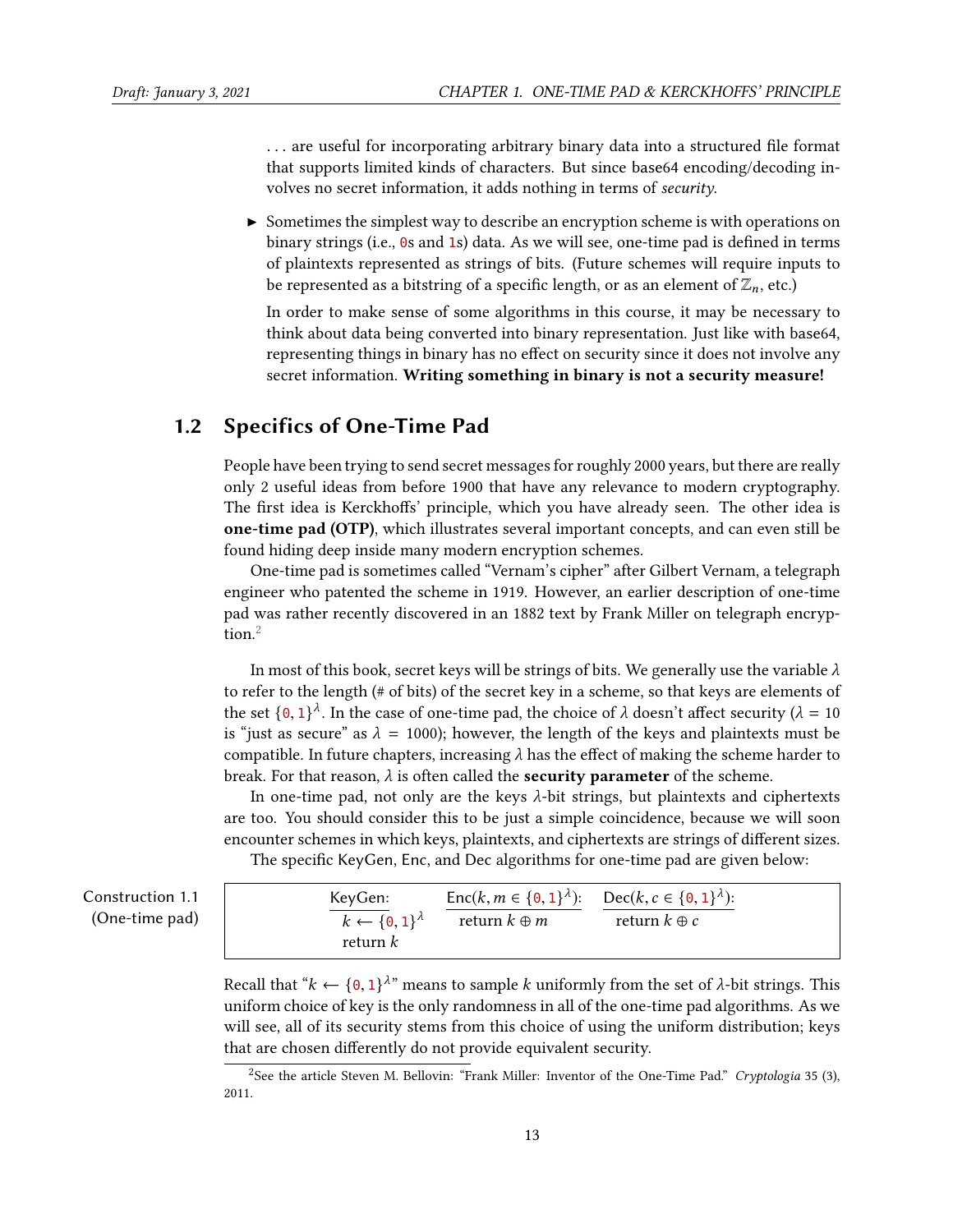Example Encrypting the following 20-bit plaintext m under the 20-bit key k using OTP results in the ciphertext c below:

> $11101111101111100011$  (*m*)<br>00011001110000111101 (*k*)  $\theta$  00011001110000111101 (k)<br>11110110011111011110 (c = Enc(k, m)) 11110110011111011110

Decrypting the following ciphertext c using the key k results in the plaintext m below:

 $00001001011110010000$  (c)<br>10010011101011100010 (k)  $\overline{\Theta}$  100100111010111100010 (k)<br>10011010110101110010 (m = Dec(k, c)) <sup>10011010110101110010</sup> (m <sup>=</sup> Dec(k,c))

Note that Enc and Dec are essentially the same algorithm (return the xor of the two arguments). This results in some small level of convenience and symmetry when implementing one-time pad, but it is more of a coincidence than something truly fundamental about encryption (see Exercises [1.12](#page-10-0)  $\&$  [2.5\)](#page--1-0). Later on you'll see encryption schemes whose encryption  $&$  decryption algorithms look very different.

#### **Correctness**

<span id="page-4-0"></span>The first property of one-time pad that we should confirm is that the receiver does indeed recover the intended plaintext when decrypting the ciphertext. Without this property, the thought of using one-time pad for communication seems silly. Written mathematically:

- Claim 1.2 For all  $k, m \in \{0, 1\}^{\lambda}$ , it is true that  $\text{Dec}(k, \text{Enc}(k, m)) = m$ .
	- Proof This follows by substituting the definitions of OTP Enc and Dec, then applying the prop-erties of xor listed in [Chapter 0.3.](#page--1-1) For all  $k, m \in \{0, 1\}^{\lambda}$ , we have:

$$
Dec(k, Enc(k, m)) = Dec(k, k \oplus m)
$$
  
=  $k \oplus (k \oplus m)$   
=  $(k \oplus k) \oplus m$   
=  $0^{\lambda} \oplus m$   
= m.

Example Encrypting the following plaintext m under the key  $k$  results in ciphertext c, as follows:

| 00110100110110001111 | (m) |
|----------------------|-----|
| 11101010011010001101 | (k) |
| 11011110101100000010 | (c) |
|                      |     |

Decrypting c using the same key k results in the original m:

|          | 11011110101100000010 | (c) |
|----------|----------------------|-----|
| $\oplus$ | 11101010011010001101 | (k) |
|          | 00110100110110001111 | (m) |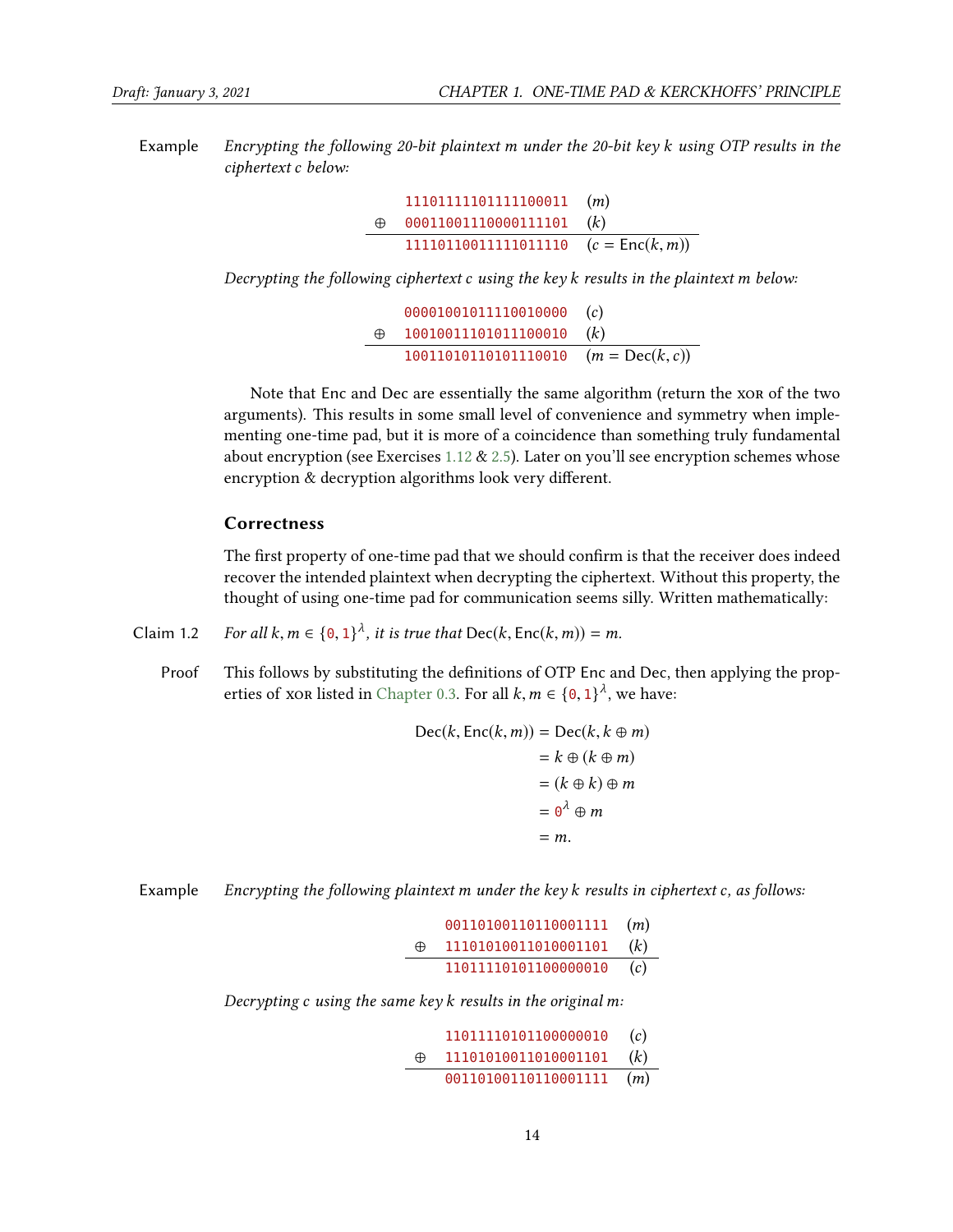#### Security

Suppose Alice and Bob are using one-time pad but are concerned that an attacker sees their ciphertext. They can't presume what an attacker will do after seeing the ciphertext. But they would like to say something like, "because of the specific way the ciphertext was generated, it doesn't reveal any information about the plaintext to the attacker, no matter what the attacker does with the ciphertext."

We must first precisely specify how the ciphertext is generated. The Enc algorithm already describes the process, but it is written from the point of view of Alice and Bob. When talking about security, we have to think about what Alice and Bob do, but from the eavesdropper's point of view! From Eve's point of view, Alice uses a key that was chosen in a specific way (uniformly at random), she encrypts a plaintext with that key using OTP, and finally reveals only the resulting ciphertext (and not the key) to Eve.

More formally, from Eve's perspective, seeing a ciphertext corresponds to receiving an output from the following algorithm:

| $k \leftarrow \{0,1\}^{\lambda}$ |
|----------------------------------|
|                                  |
| $c := k \oplus m$                |
| return c                         |

It's crucial that you appreciate what this EAVESDROP algorithm represents. It is meant to describe **not what the attacker** *does*, but rather the process (carried out by Alice and Bob!) that produces what the attacker sees. We always treat the attacker as some (unspecified) process that receives output from this EAVESDROP algorithm. Our goal is to say something like "the output of  $E$ AVESDROP doesn't reveal the input  $m$ ."

EAVESDROP is a *randomized* algorithm — remember that " $k \leftarrow \{0, 1\}^{\lambda}$ " means to sample<br>om the uniform distribution on l-bit strings. If you call EAVESDROP several times. k from the uniform distribution on  $\lambda$ -bit strings. If you call EAVESDROP several times, even on the same input, you are likely to get different outputs. Instead of thinking of "EAVESDROP( $m$ )" as a single string, you should think of it as a *probability distribution* over strings. Each time you call  $\text{EAVESDROP}(m)$ , you see a sample from that distribution.

Example Let's take  $\lambda = 3$  and work out by hand the distributions EAVESDROP(010) and EAVESDROP(111). In each case EAVESDROP chooses a value of k uniformly in  $\{0, 1\}^3$  – each of the possible<br>values with probability 1/8. For each possible choice of k, we can compute what the output of values with probability 1/8. For each possible choice of k, we can compute what the output of  $EAVESDROP(c)$  will be:

| $EAVESDROP(010)$ : |     | $EAVESDROP(111)$ :               |               |                  |                                  |
|--------------------|-----|----------------------------------|---------------|------------------|----------------------------------|
| Pr                 | k   | <i>output</i> $c = k \oplus 010$ | Pr            | $\boldsymbol{k}$ | <i>output</i> $c = k \oplus 111$ |
| $\frac{1}{8}$      | 000 | 010                              | $\frac{1}{8}$ | 000              | 111                              |
| $\frac{1}{8}$      | 001 | 011                              | $\frac{1}{8}$ | 001              | 110                              |
| $\frac{1}{8}$      | 010 | 000                              | $\frac{1}{8}$ | 010              | 101                              |
| $\frac{1}{8}$      | 011 | 001                              | $\frac{1}{8}$ | 011              | 100                              |
| $\frac{1}{8}$      | 100 | 110                              | $\frac{1}{8}$ | 100              | 011                              |
| $\frac{1}{8}$      | 101 | 111                              | $\frac{1}{8}$ | 101              | 010                              |
| $\frac{1}{8}$      | 110 | 100                              | $\frac{1}{8}$ | 110              | 001                              |
| ⅓                  | 111 | 101                              | ⅓             | 111              | 000                              |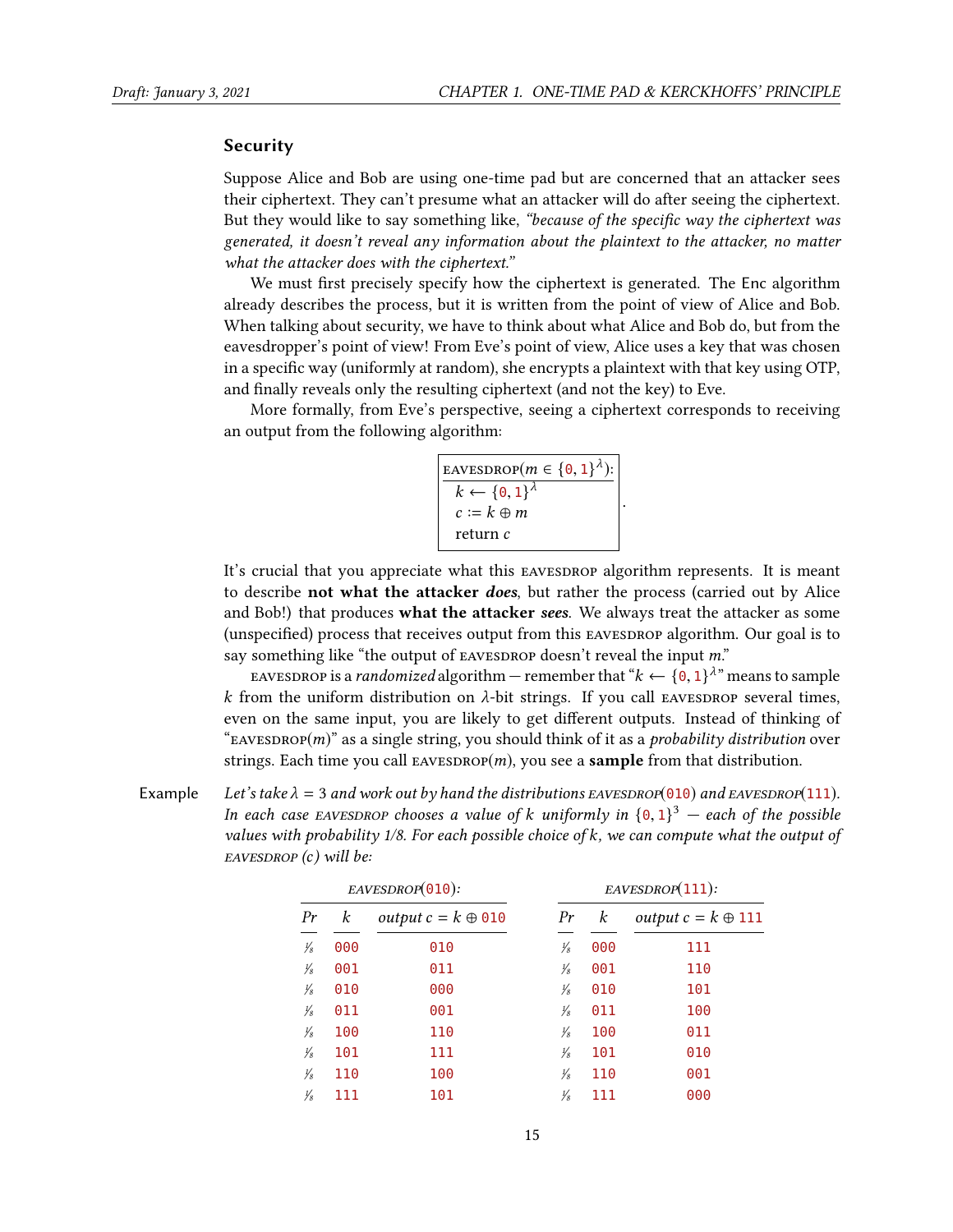So the distribution EAVESDROP(010) assigns probabilty 1/8 to 010, probability 1/8 to 011, and so on.

In this example, notice how every string in  $\{0, 1\}^3$  appears *exactly once* in the c column<br>AVESDROD(0.10). This means that EAVESDROP assigns probability 1/8 to every string in of EAVESDROP( $010$ ). This means that EAVESDROP assigns probability 1/8 to every string in  $\{0, 1\}^3$ , which is just another way of saying that the distribution is the *uniform distribution* on  $\{0, 1\}^3$ . The same can be said about the distribution EAVESDROP(111) too. Both tion on  $\{0, 1\}^3$ . The same can be said about the distribution EAVESDROP(111), too. Both distributions are just the uniform distribution in disquise distributions are just the uniform distribution in disguise!

There is nothing special about 010 or 111 in these examples. For any  $\lambda$  and any  $m \in$  $\{0,1\}^{\lambda}$ , the distribution EAVESDROP(*m*) is the uniform distribution over  $\{0,1\}^{\lambda}$ .

- Claim 1.3 For every  $m \in \{0,1\}^{\lambda}$ , the distribution EAVESDROP(m) is the **uniform distribution** on<br>So 1<sup>1</sub> $\lambda$  Hence for all m m'  $\in \{0,1\}^{\lambda}$  the distributions EAVESDROP(m) and EAVESDROP(m')</sup>  $\{0,1\}^{\lambda}$ . Hence, for all m,  $m' \in \{0,1\}^{\lambda}$ , the distributions EAVESDROP(m) and EAVESDROP(m')<br>are identical are identical.
	- Proof Arbitrarily fix  $m, c \in \{0, 1\}^{\lambda}$ . We will calculate the probability that EAVESDROP(*m*) pro-<br>duces output c. That event bannens only when duces output c. That event happens only when

<span id="page-6-0"></span>
$$
c = k \oplus m \iff k = m \oplus c.
$$

The equivalence follows from the properties of xore given in [Section 0.3.](#page--1-1) That is,

 $Pr[$ EAVESDROP $(m) = c] = Pr[k = m \oplus c],$ 

where the probability is over uniform choice of  $k \leftarrow \{0, 1\}^{\lambda}$ .<br>We are considering a specific choice for m and c, so the

We are considering a specific choice for  $m$  and  $c$ , so there is only one value of  $k$  that makes  $k = m \oplus c$  true (causes m to encrypt to c), and that value is exactly  $m \oplus c$ . Since k is chosen *uniformly* from  $\{0, 1\}^{\lambda}$ , the probability of choosing the particular value  $k = m \oplus c$ is  $1/2^{\lambda}$ .

In summary, for every m and c, the probability that EAVESDROP(m) outputs c is exactly  $1/2^{\lambda}$ . This means that the output of EAVESDROP(*m*), for any *m*, follows the uniform distribution distribution.

One way to interpret this statement of security in more down-to-earth terms:

If an attacker sees a single ciphertext, encrypted with one-time pad, where the key is chosen uniformly and kept secret from the attacker, then the ciphertext appears uniformly distributed.

Why is this significant? Taking the eavesdropper's point of view, suppose someone chooses a plaintext m and you get to see the resulting ciphertext  $-$  a sample from the distribution  $\text{EavesDROP}(m)$ . But this is a distribution that you can sample from yourself, even if you don't know m! You could have chosen a totally different  $m'$  and run EAVESDROP $(m')$  in<br>your imagination, and this would have produced the same distribution as EAVESDROP $(m)$ your imagination, and this would have produced the same distribution as  $\text{EAVESDROP}(m)$ . The "real" ciphertext that you see *doesn't carry any information about m* if it is possible to sample from the same distribution without even knowing *m*!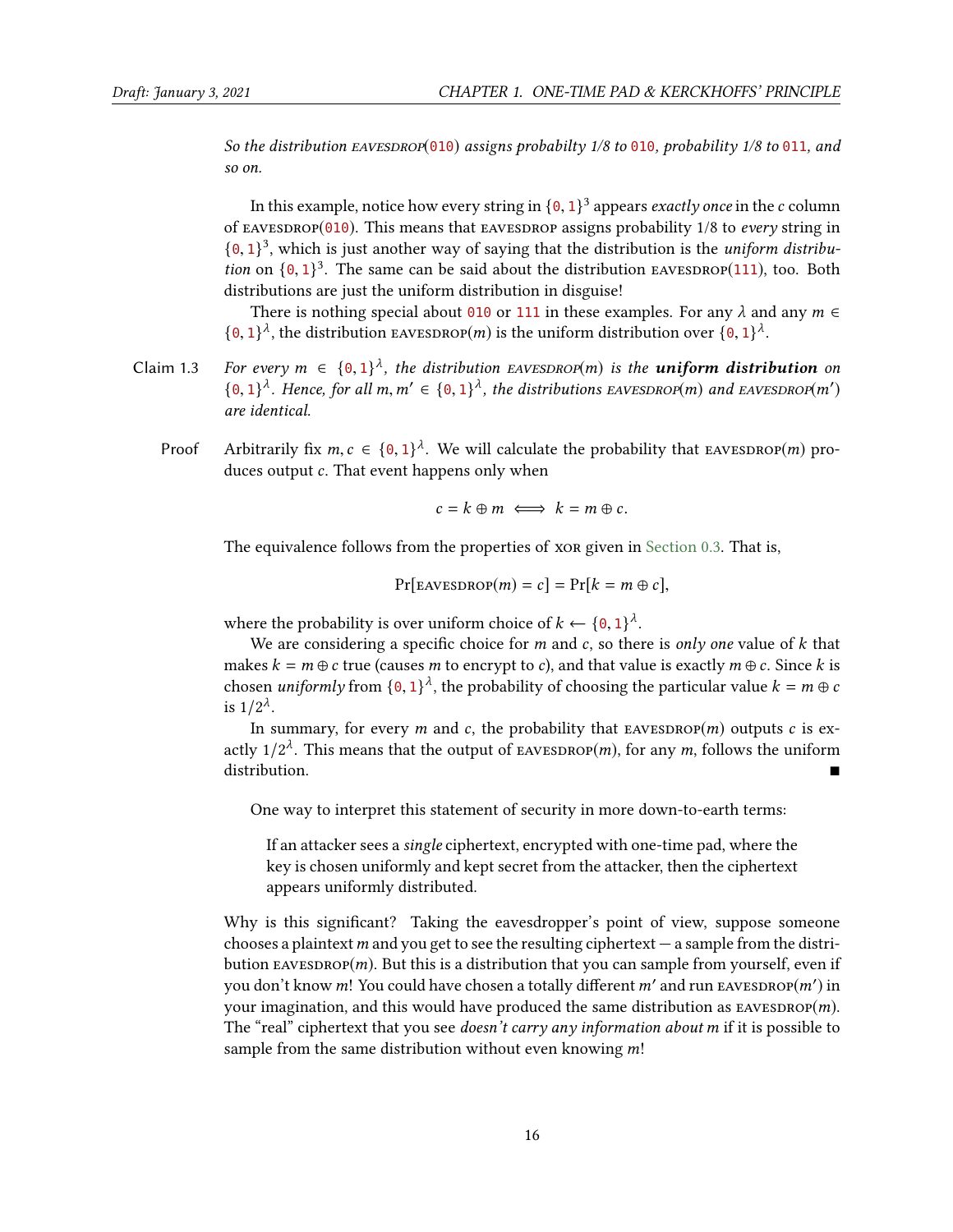#### Discussion

- Isn't there a paradox? [Claim 1.2](#page-4-0) says that c can always be decrypted to get m, but [Claim 1.3](#page-6-0) says that c contains no information about  $m!$ . The answer to this riddle is that [Claim 1.2](#page-4-0) talks about what can be done with knowledge of the key k (Alice & Bob's perspective). [Claim 1.3](#page-6-0) talks about the output distribution of the EAVESDROP algorithm, which doesn't include  $k$  (Eve's perspective). In short, if you know  $k$ , then you can decrypt  $c$  to obtain  $m$ ; if you don't know  $k$ , then  $c$  carries no information about m (in fact, it looks uniformly distributed). This is because  $m, c, k$ are all *correlated* in a delicate way.<sup>[3](#page-7-0)</sup>
- Isn't there another paradox? [Claim 1.3](#page-6-0) says that the output of  $\text{EAVESDROP}(m)$ doesn't depend on  $m$ , but we can see the EAVESDROP algorithm literally using its argument m right there in the last line! The answer to this riddle is perhaps best illustrated by the previous illustrations of the EAVESDROP( $010$ ) and EAVESDROP( $111$ ) distributions. The two tables of values are indeed different (so the choice of  $m \in$  $\{010, 111\}$  clearly has some effect), but they represent the same probability distribution (since order doesn't matter). [Claim 1.3](#page-6-0) considers only the resulting probability distribution.
- $\triangleright$  You probably think about security in terms of a concrete "goal" for the attacker: recover the key, recover the plaintext, etc. [Claim 1.3](#page-6-0) doesn't really refer to attackers in that way, and it certainly doesn't specify a goal. Rather, we are thinking about security by comparing to some hypothetical "ideal" world. I would be satisfied if the attacker sees only a source of uniform bits, because in this hypothetical world there are no keys and no plaintexts to recover! [Claim 1.3](#page-6-0) says that when we actually use OTP, it looks just like this hypothetical world, from the attacker's point of view. If we imagine any "goal" at all for the attacker in this kind of reasoning, it's to detect that ciphertexts don't follow a uniform distribution. By showing that the attacker can't even achieve this modest goal, it shows that the attacker couldn't possibly achieve other, more natural, goals like key recovery and plaintext recovery.

#### Limitations

One-time pad is incredibly limited in practice. Most notably:

- $\triangleright$  Its keys are as long as the plaintexts they encrypt. This is basically unavoidable (see [Exercise 2.11\)](#page--1-2) and leads to a kind of chicken-and-egg dilemma in practice: If two users want to privately convey a  $\lambda$ -bit message, they first need to privately agree on <sup>a</sup> λ-bit string.
- $\blacktriangleright$  A key can be used to encrypt only one plaintext (hence, "one-time" pad); see [Exer](#page-8-0)[cise 1.6.](#page-8-0) Indeed, we can see that the EAVESDROP subroutine in [Claim 1.3](#page-6-0) provides no way for a caller to guarantee that two plaintexts are encrypted with the same key, so it is not clear how to use [Claim 1.3](#page-6-0) to argue about what happens in one-time pad when keys are intentionally reused in this way.

<span id="page-7-0"></span> $3$ This correlation is explored further in [Chapter 3.](#page--1-3)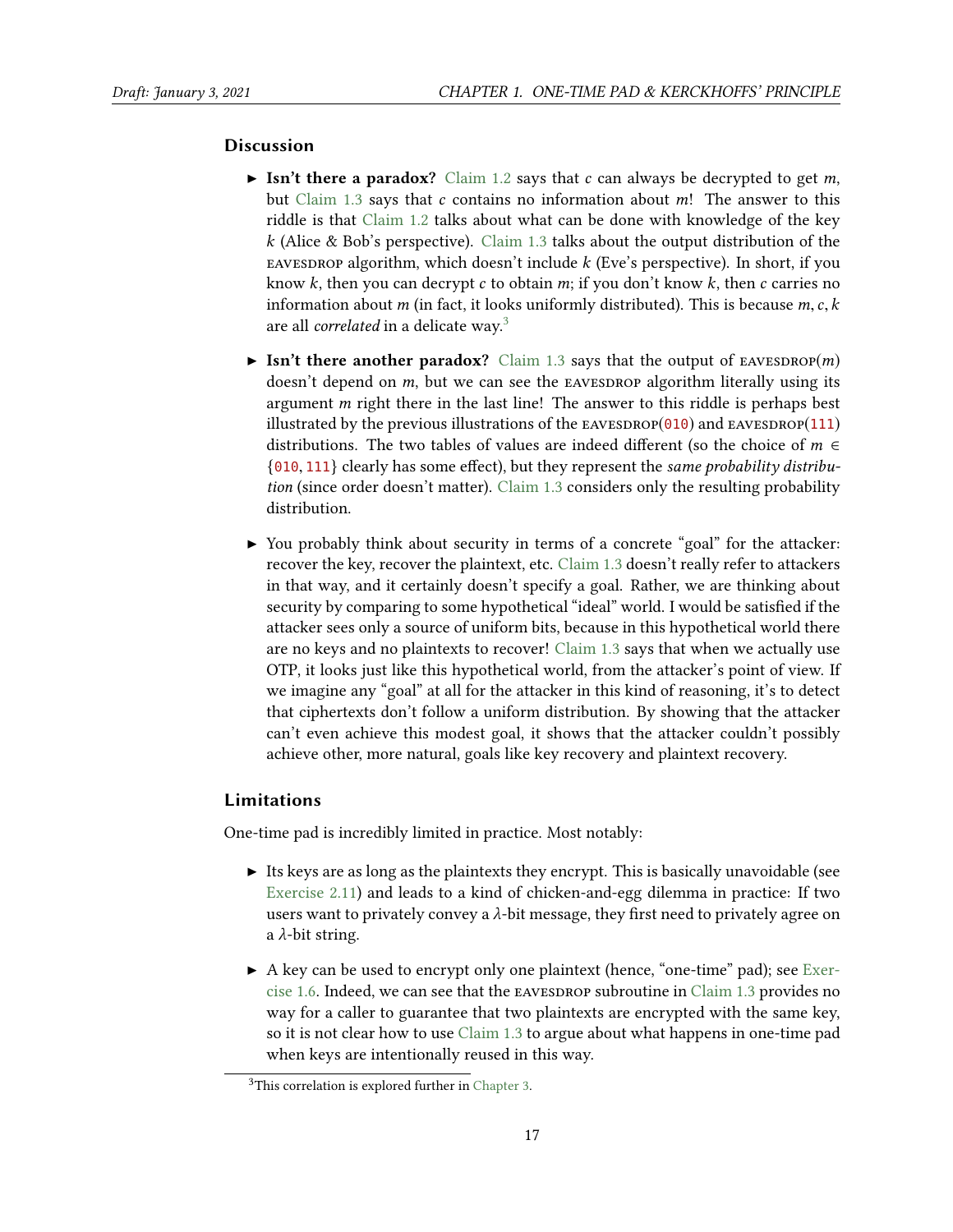Despite these limitations, one-time pad illustrates fundamental ideas that appear in most forms of encryption in this course.

## Exercises

1.1. The one-time pad encryption of plaintext mario (when converted from ASCII to binary in the standard way) under key  $k$  is:

#### 1000010000000111010101000001110000011101.

What is the one-time pad encryption of luigi under the same key?

1.2. Alice is using one-time pad and notices that when her key is the all-zeroes string  $k = \theta^{\lambda}$ , then  $Enc(k, m) = m$  and her message is sent in the clear! To avoid this problem, she then  $Enc(k, m) = m$  and her message is sent in the clear! To avoid this problem, she decides to modify KeyGen to exclude the all-zeroes key. She modifies KeyGen to choose a key uniformly from  $\{0, 1\}^{\lambda} \setminus \{0^{\lambda}\}\$ , the set of all λ-bit strings except  $0^{\lambda}$ . In this way, she guarantees that her plaintext is never sent in the clear. guarantees that her plaintext is never sent in the clear.

Is it still true that the eavesdropper's ciphertext distribution is uniformly distributed on  ${0, 1}^{\lambda}$ ? Justify your answer.

- 1.3. When Alice encrypts the key  $k$  itself using one-time pad, the ciphertext will always be the all-zeroes string! So if an eavesdropper sees the all-zeroes ciphertext, she learns that Alice encrypted the key itself. Does this contradict [Claim 1.3?](#page-6-0) Why or why not?
- 1.4. What is so special about defining OTP using the xor operation? Suppose we use the bitwise-and operation (which we will write as ' $\&$ ') and define a variant of OTP as follows:

KeyGen:  
\n
$$
k \leftarrow \{0, 1\}^{\lambda}
$$
  
\nreturn  $k \& m$   
\nreturn  $k$ 

Is this still a good choice for encryption? Why / why not?

1.5. Describe the flaw in this argument:

Consider the following attack against one-time pad: upon seeing a ciphertext  $c$ , the eavesdropper tries every candidate key  $k \in \{0,1\}^{\lambda}$  until she has found the one that was used at which point she outputs the plaintext m. This contradicts one that was used, at which point she outputs the plaintext  $m$ . This contradicts the argument in [Section 1.2](#page-3-1) that the eavesdropper can obtain no information about m by seeing the ciphertext.

- <span id="page-8-0"></span>1.6. Suppose Alice encrypts two plaintexts  $m$  and  $m'$  using one-time pad with the same key  $k$ . What information about m and m' is leaked to an eavesdropper by doing this (assume the equation per knows that Alice has reused  $k$ )? Be as specific as you can! eavesdropper knows that Alice has reused  $k$ )? Be as specific as you can!
- 1.7. You (Eve) have intercepted two ciphertexts:

 $c_1 = 1111100101111001110011000001011110000110$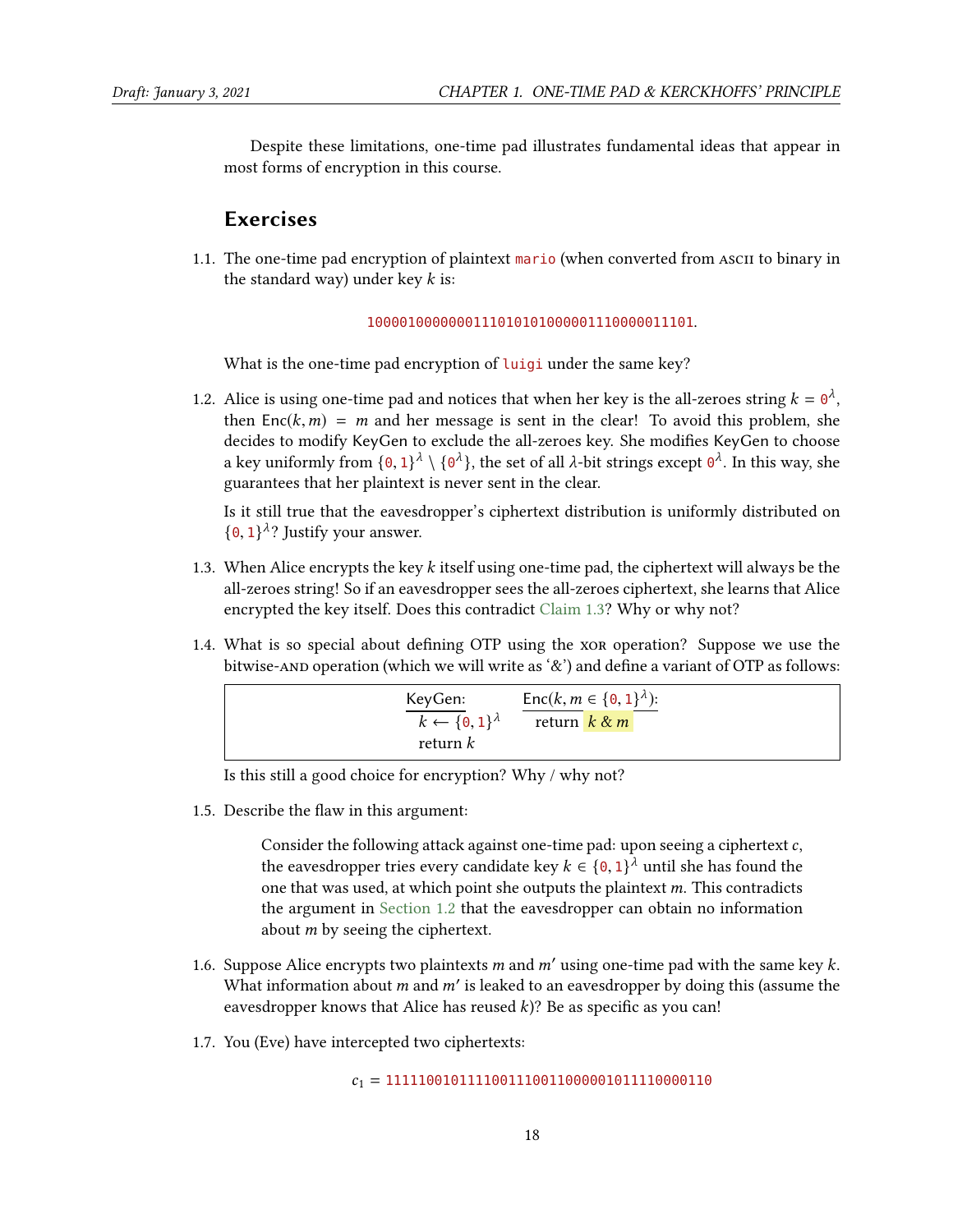#### $c_2 = 1111101001100111110111010000100110001000$

You know that both are OTP ciphertexts, encrypted with the same key. You know that either  $c_1$  is an encryption of alpha and  $c_2$  is an encryption of bravo or  $c_1$  is an encryption of delta and  $c_2$  is an encryption of gamma (all converted to binary from ASCII in the standard way).

Which of these two possibilities is correct, and why? What was the key  $k$ ?

- 1.8. A known-plaintext attack refers to a situation where an eavesdropper sees a ciphertext  $c = \text{Enc}(k, m)$  and also learns/knows what plaintext m was used to generate c.
	- (a) Show that a known-plaintext attack on OTP results in the attacker learning the key  $k$ .
	- (b) Can OTP be secure if it allows an attacker to recover the encryption key? Is this a contradiction to the security we showed for OTP? Explain.
- 1.9. Suppose we modify the subroutine discussed in [Claim 1.3](#page-6-0) so that it also returns  $k$ :

```
EAVESDROP'(m \in \{0, 1\}^{\lambda}):
k \leftarrow \{0, 1\}^{\lambda}<br>c := k \oplus m
c := k \oplus mreturn (k, c)
```
Is it still true that for every m, the output of EAVESDROP'(m) is distributed uniformly in<br>( $\int (0, 1)^{\lambda/2}2$  Or is the output distribution different for different choice of m<sup>2</sup>  $(\{0,1\}^{\lambda})^2$ ? Or is the output distribution different for different choice of *m*?

- 1.10. In this problem we discuss the security of performing one-time pad encryption twice:
	- (a) Consider the following subroutine that models the result of applying one-time pad encryption with two *independent* keys:

| EAVESDROP' $(m \in \{0, 1\}^{\lambda})$ : |
|-------------------------------------------|
| $k_1 \leftarrow \{0,1\}^{\lambda}$        |
| $k_2 \leftarrow \{0,1\}^{\lambda}$        |
| $c \coloneqq k_2 \oplus (k_1 \oplus m)$   |
| return c                                  |
|                                           |

Show that the output of this subroutine is uniformly distributed in  $\{0, 1\}^{\lambda}$ .

- (b) What security is provided by performing one-time pad encryption twice with the same key?
- 1.11. We mentioned that one-time pad keys can be used to encrypt only one plaintext, and how this was reflected in the EAVESDROP subroutine of [Claim 1.3.](#page-6-0) Is there a similar restriction about re-using *plaintexts* in OTP (but with independently random keys for different ciphertexts)? If an eavesdropper knows that the same plaintext is encrypted twice (but doesn't know what the plaintext is), can she learn anything? Does [Claim 1.3](#page-6-0) have anything to say about a situation where the same plaintext is encrypted more than once?